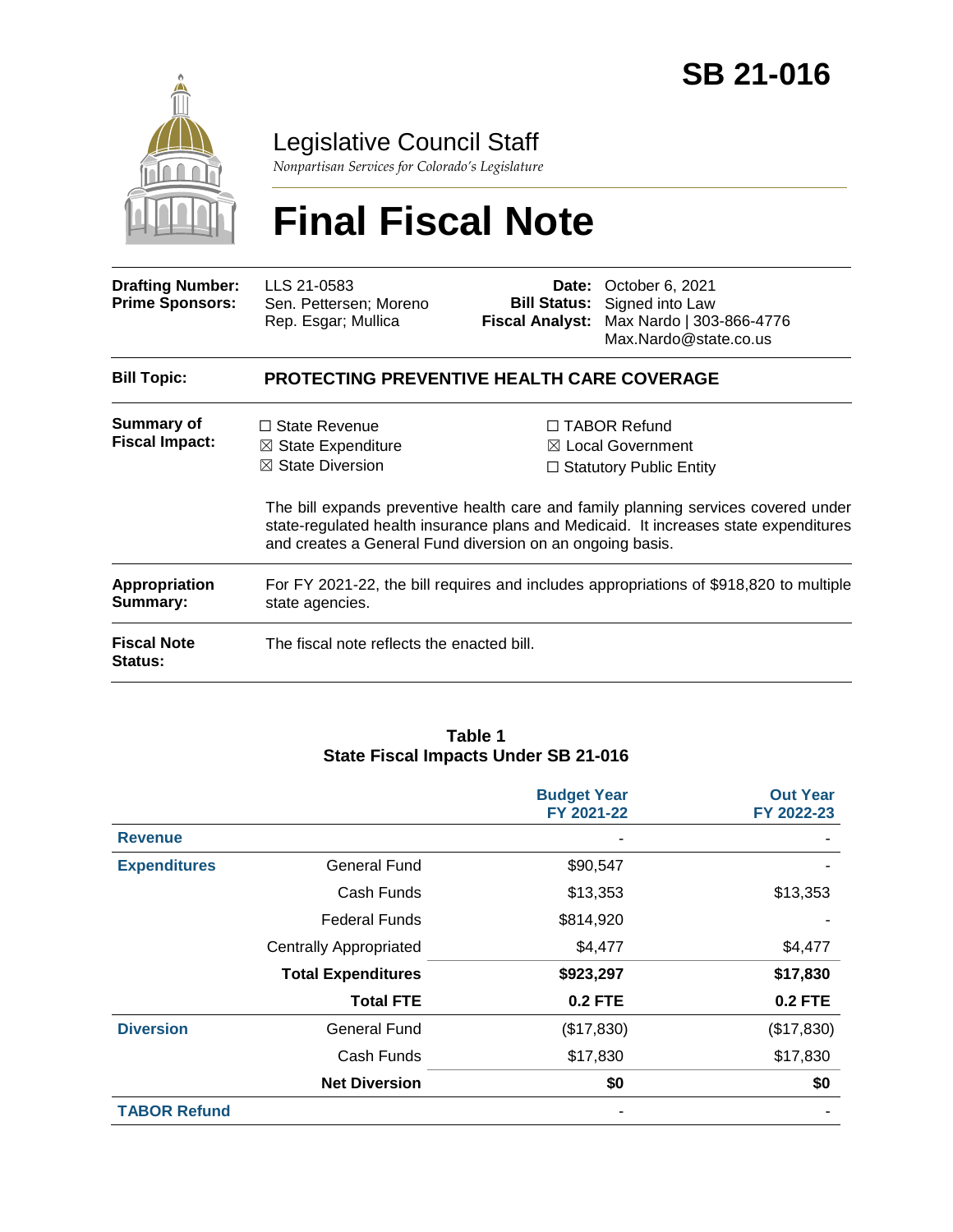Page 2

# Page 2<br>October 6, 2021 **SB 21-016**

# **Summary of Legislation**

Current law requires that for state-regulated health insurance plans, the total cost of certain preventive services be covered without cost sharing requirements, in accordance with the A or B recommendations of the U.S. Preventive Services Task Force. The bill adds the following services to this list:

- counseling, prevention, and screening for a sexually transmitted infection (STI); and
- contraception.

Current law requires a health-care provider or facility to perform a diagnostic exam for an STI and subsequently treat the STI at the request of a minor patient. The bill allows a health-care provider to administer, dispense, or prescribe preventive measures or medications where applicable. The consent of a parent is not a prerequisite for a minor to receive preventive care, but a health-care provider shall counsel the minor on the importance of bringing the minor's parent or legal guardian into the minor's confidence regarding the services.

The bill requires that Medicaid cover family planning and family planning-related services and establishes that such services must be provided without cost sharing for the client. These services are defined in the bill, and the Medical Services Board is directed to promulgate rules establishing specific services to be covered within these definitions. The bill removes the requirement that services be provided by a certified family planning clinic and authorizes reimbursement for family planning services and family-planning-related services provided by any licensed health-care provider.

**Conditionality.** The coverage requirements only apply if the Commissioner of Insurance determines that the coverage does not require a state defrayal pursuant to the federal Affordable Care Act, and the federal Department of Health and Human Services confirms this determination or fails to reply.

# **State Diversions**

The bill diverts an estimated \$17,830 from the General Fund annually beginning in FY 2021-22 for plan review in DORA. This revenue diversion occurs because the bill increases costs in the Division of Insurance (DOI) in DORA, which is funded with premium tax revenue that would otherwise be credited to the General Fund.

# **State Expenditures**

The bill increases state expenditures by \$923,297 and 0.2 FTE in FY 2020-21 and \$17,830 and 0.2 FTE in FY 2021-22 from state and federal funds. These costs are shown in Table 2 and described below.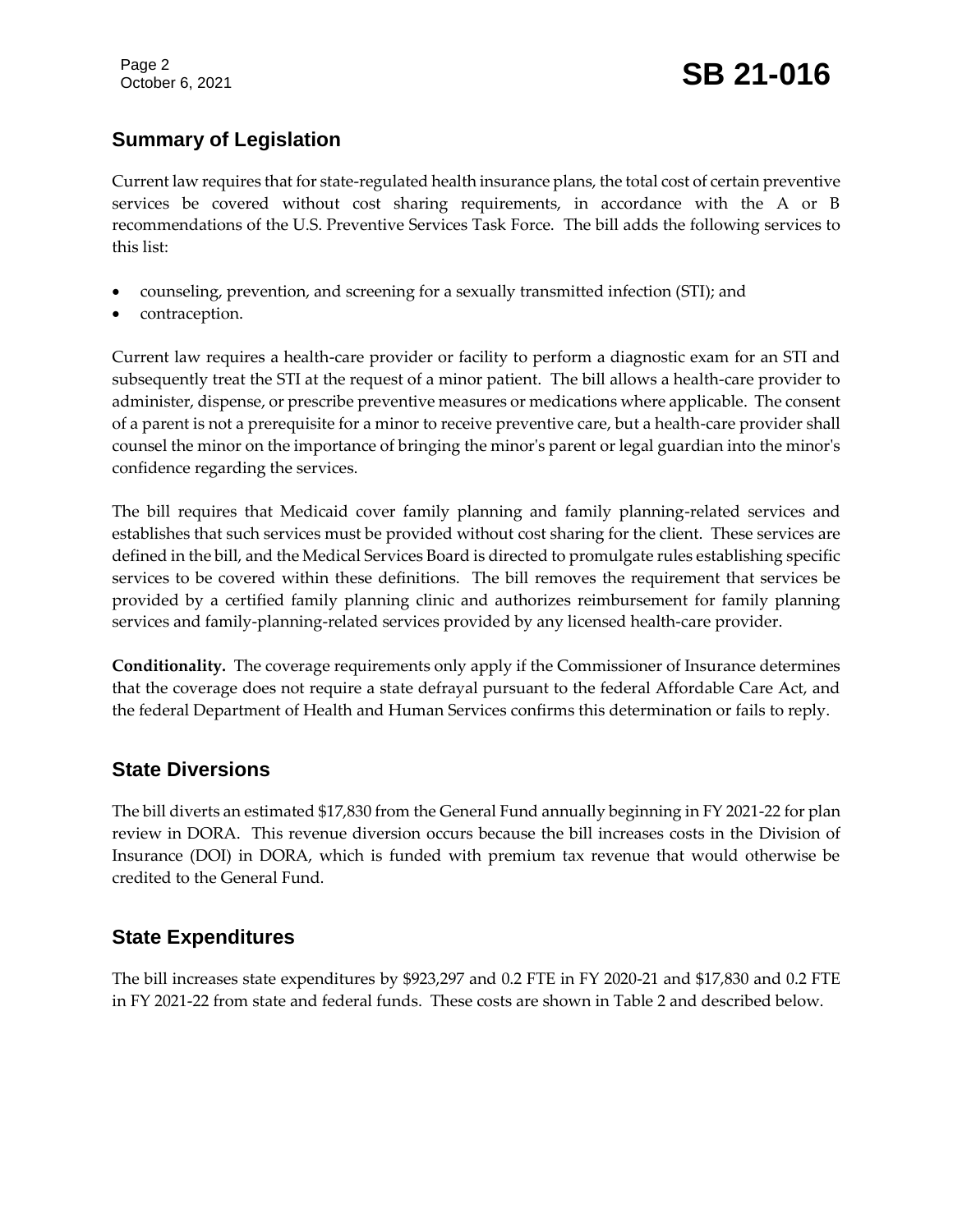| Table 2                             |  |  |  |  |  |  |
|-------------------------------------|--|--|--|--|--|--|
| <b>Expenditures Under SB 21-016</b> |  |  |  |  |  |  |

| <b>Cost Components</b>                          | FY 2021-22 | FY 2022-23 |
|-------------------------------------------------|------------|------------|
| <b>Department of Regulatory Agencies</b>        |            |            |
| <b>Personal Services</b>                        | \$13,353   | \$13,353   |
| Centrally Appropriated Costs <sup>1</sup>       | \$4,477    | \$4,477    |
| FTE - Personal Services                         | $0.2$ FTE  | $0.2$ FTE  |
| <b>DORA Subtotal</b>                            | \$17,830   | \$17,830   |
| Department of Health Care Policy and Financing  |            |            |
| <b>MMIS Programming</b>                         | \$848,467  |            |
| <b>PBMS Programming</b>                         | \$57,000   |            |
| <b>HCPF Subtotal</b> (90 percent federal funds) | \$905,467  | \$0        |
| Total                                           | \$923,297  | \$17,830   |
| <b>Total FTE</b>                                | $0.2$ FTE  | $0.2$ FTE  |

<sup>1</sup>*Centrally appropriated costs are not included in the bill's appropriation.*

**Department of Health Care Policy and Financing.** Medicaid currently covers family planning and family planning-related services and does not require a copay if the services are focused on preventing, delaying, or planning for a pregnancy, which includes contraceptives and sterilization services. Expanding services that are exempt from copays will increase state costs in some cases, though the specific services that are exempt under the bill have not yet been identified. This impact is mitigated by a federal requirement that Medicaid only charge up to 5 percent of a member's income in copays, meaning that exempting these services from copays could increase copays for other services for some members until the cap is reached. The impact to medical services expenditures is expected to be minimal, and the department will account for any increases in provider payments due to copay exemptions through the annual budget process.

In order to implement these changes, updates are required to the Medicaid Management Information System (MMIS) and Pharmacy Benefit Management System (PBMS) to identify diagnosis codes related to family planning visits and exempt all associated services from copays. The fiscal note estimates these updates will require a combined workload of 7,410 hours of work at a blended rate of \$122 per hour. Of these costs, \$90,547 (10 percent) are from the General Fund and \$814,920 (90 percent) are from federal funds. Rulemaking can be accomplished within existing appropriations.

**Department of Regulatory Agencies.** The DOI will review filings for each health benefit plan subject to the bill, which includes all individual, small group, and large group plans that are not self-insured. The fiscal note assumes that DOI will review 800 applicable plans each year, and that each review will require thirty minutes to ensure preventive services are contained in each form filing and are appropriately reflected in rate filings and communicated to policyholders. This workload requires 0.2 FTE of a rate and financial analyst. Costs are paid from the DOI Cash Fund.